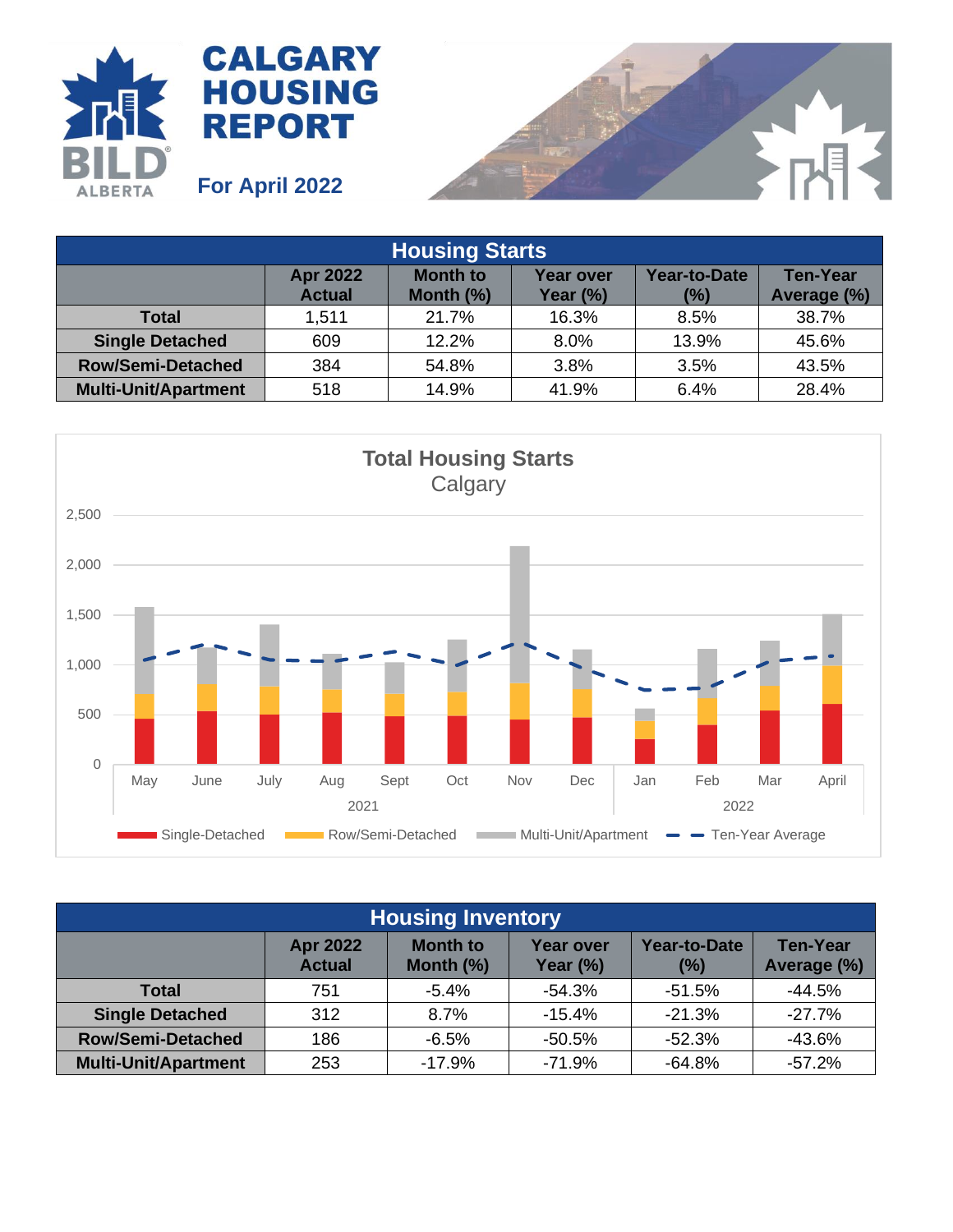

| <b>Home Sales</b>           |                                  |                                 |                              |                               |                                |  |
|-----------------------------|----------------------------------|---------------------------------|------------------------------|-------------------------------|--------------------------------|--|
|                             | <b>Apr 2022</b><br><b>Actual</b> | <b>Month to</b><br>Month $(\%)$ | <b>Year over</b><br>Year (%) | <b>Year-to-Date</b><br>$(\%)$ | <b>Ten-Year</b><br>Average (%) |  |
| <b>Total New Homes</b>      | 757                              | 10.8%                           | $-0.5%$                      | 16.4%                         | $-19.8%$                       |  |
| <b>Single Detached</b>      | 367                              | 4.6%                            | 19.2%                        | 22.8%                         | $-3.0%$                        |  |
| <b>Row/Semi-Detached</b>    | 207                              | $-31.2%$                        | $-34.3%$                     | 6.1%                          | $-12.1%$                       |  |
| <b>Multi-Unit/Apartment</b> | 183                              | 490.3%                          | 32.6%                        | 23.0%                         | $-44.5%$                       |  |
| <b>MLS System</b>           | 3,401                            | $-17.2%$                        | 6.0%                         | 40.0%                         | 38.1%                          |  |